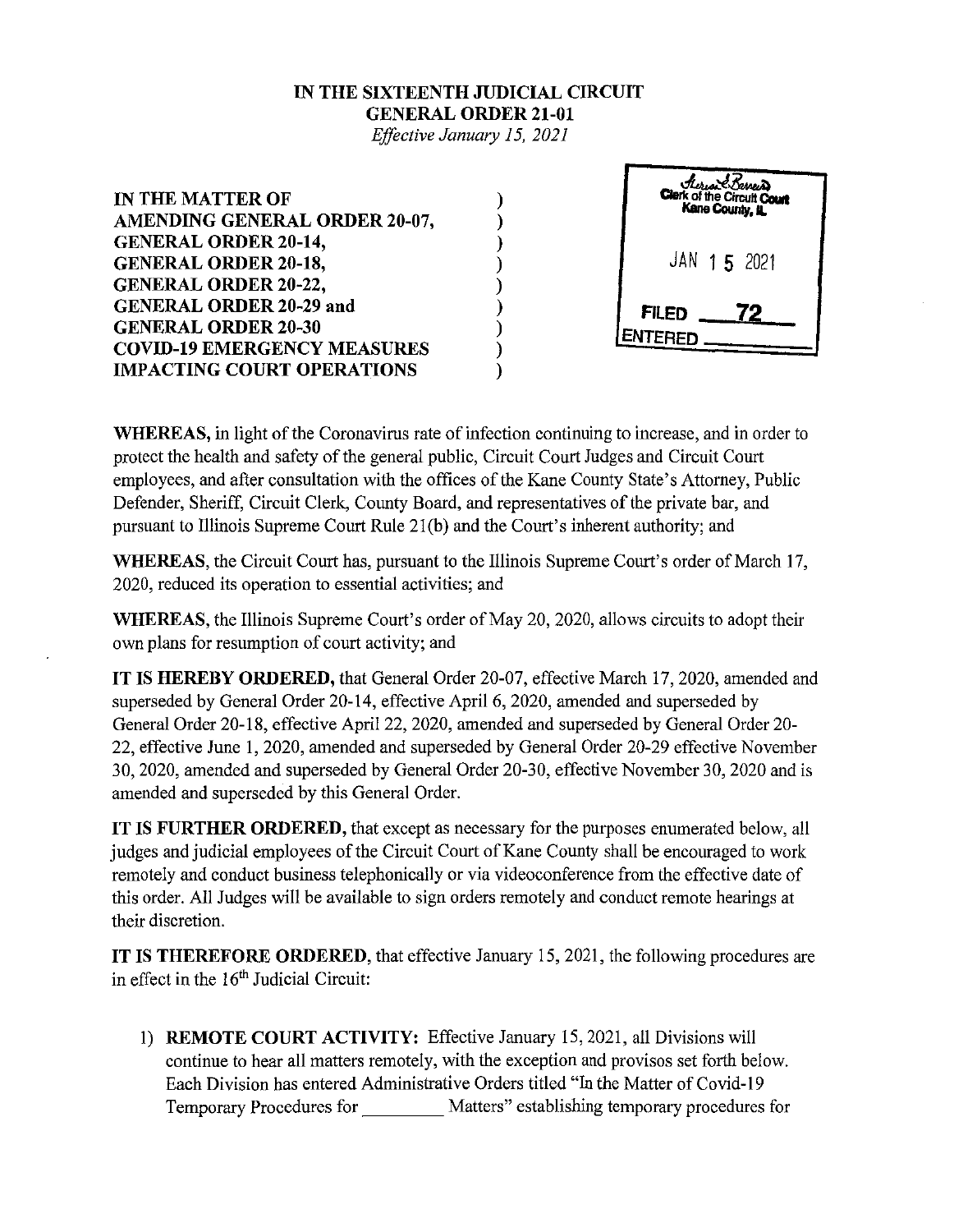each division. Attorneys and self-represented litigants appearing in these divisions should consult the Administrative Orders to learn about the scheduling and procedures that must be followed for each division.

- 2) **CRIMINAL JURY TRIALS:** All Criminal jury trials set between November 30, 2020 and January 21,2021 remain canceled. Criminal jury trials will begin on January 28, 2021, subject to limitations on the number that can be accommodated. This order incorporates the language contained in the Illinois Supreme Court order M.R. 30370 signed May 20, 2020. "The Chief Judges of each circuit may continue trials until further order of this Court. The continuances occasioned by this Order serve the ends of justice and outweigh the best interests of the public and defendants in a speedy trial. Therefore, such continuances shall be excluded from speedy trial computations contained in section 103-5 of the Code of Criminal Procedure of 1963 (725 ILCS 5/103-5 [West 2018]) and section 5-601 of the Illinois Juvenile Court Act (705 ILCS 405/5-601 [West 20 18]). Statutory time restrictions in section 103-5 of the Code of Criminal Procedure of 1963 and section 5-601 of the Juvenile Court Act shall be tolled until further order of the Court. This provision also applies when a trial is delayed when the court determines proper distancing and facilities limitations prevent the trial from proceeding safely. The judge in the case must find that such limitations necessitated the delay and shall make a record thereof."
- 3) **CIVIL JURY TRIALS:** Civil Jury Trials will begin no sooner than March 1, 202!.
- 4) **COURTROOM 005:** Courtroom 005 will be open for in-person appearances for emergency orders of protection, stalking/no contact orders, civil no contact orders and plenary orders of protection hearings.
- 5) **MASK/FACE COVERINGS:** Pursuant to General Order 20-21, all persons in public areas of the courthouse, including courtrooms, must wear a mask/face covering unless the judge presiding over the courtroom gives permission to remove the mask/face covering in order to participate in court proceedings.
- 6) **ADDITIONAL PERSONS DISCOURAGED:** In the event that an in-person appearance is authorized by the Judge, litigants will not be allowed to bring any other person with them to the courthouse. Individuals appearing with litigants will be asked to remain outside of the building due to the number of individuals in the courthouse.
- 7) **REMOTE HEARING:** Parties should plan to appear as scheduled, to make a timely appearance, and should familiarize themselves with the "Guidelines for Virtual Courtroom Proceedings of the Sixteenth Judicial Circuit" and the Illinois Supreme Court Remote Access Policv, effective January I, 2020, and revised effective June 1, 2020.

A "remote hearing" is one that is conducted either telephonically or via a video conferencing system. A "remote hearing" includes, but is not limited to, status dates,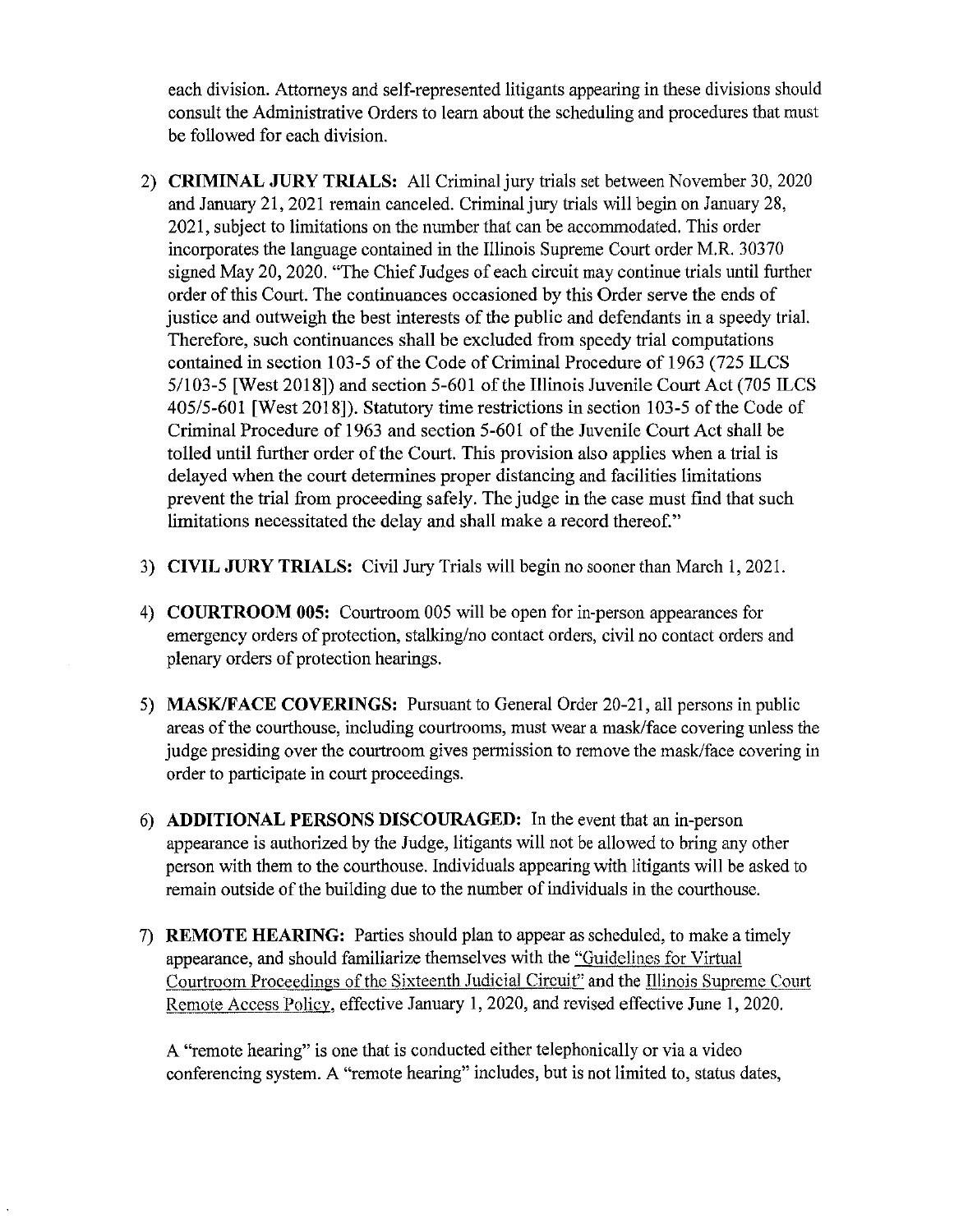pleas, motion hearings, and trials. The 16'h Judicial Circuit will be utilizing the Zoom video conferencing platform.

Each judge may exercise his or her discretion in establishing additional parameters for remote hearings. In misdemeanor and felony matters, a clerk and court reporter must be present either in-person, telephonically, or by video conferencing when contested remote hearings are held to ensure a record is made.

- 8) **BENCH WARRANTS AND DEFAULTS:** Judges may refrain, in appropriate circumstances, from the issuance of bench warrants or the entry of default judgments.
- 9) **BOND CALL (COURTROOM 005):** All bond calls will continue to be heard at the Kane County Judicial Center, Room 005. Aurora and Elgin bond call matters are to be heard in the Kane County Judicial Center, Room 005.
- **IO)MENTAL HEALTH:** All hearings will continue as scheduled.
- II) **SPECIALTY COURTS:** Drug Court, Treatment Alternative Court (Mental Health Court), and Veterans Court will be held remotely. Defendants may be ordered to appear by his/her Probation Officer.
- 12) **GRAND JURY:** Both the Tuesday and the Friday afternoon grand juries will continue to meet in person at the Kane County Judicial Center. As the grand jury is an essential function of government and the criminal judicial system, the ability of the grand jury to carry out its responsibility is vital to the administration of justice. Unlike most other court functions, the grand jury is by law a secretive body. Because grand jury secrecy carmot be ensured if hearings are conducted remotely via Zoom or another similar platform, the Kane County grand juries will continue to meet in person at the Judicial Center at their regularly scheduled times.
- 13) **WEDDINGS:** Weddings will not be performed until further order of Court.
- 14) **KANE COUNTY LAW LIBRARY & SELF HELP LEGAL CENTER:** The Law Library and Self Help Legal Center will physically re-open on March I, 2021.
- **15)ARBITRATION/BANKRUPTCY/WORKERS COMPENSATION:** All hearings set between November 30, 2020, and February 28, 2021, are to be continued and rescheduled until March I, 2021, and after.
- 16) **CHILDREN'S WAITING ROOM:** The waiting room will be closed until further order of the Court.
- 17) **OTHER MATTERS:** Non-essential gatherings, meetings, and travel are canceled, and programs that are scheduled for the Kane County Courthouse, Kane County Judicial